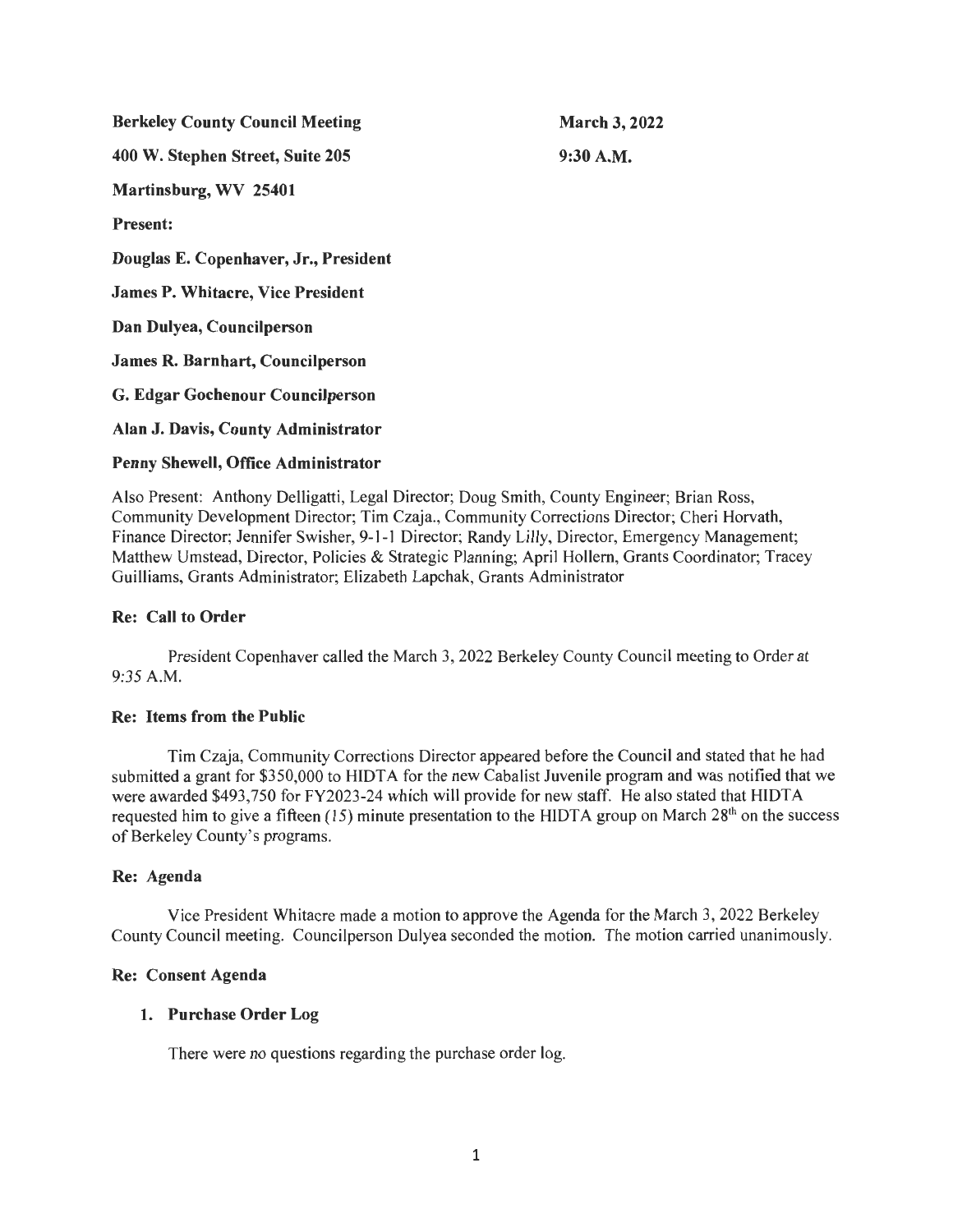# **2. Internal Budget Revisions**

Alan Davis, County Administrator reviewed the (2) internal budget revisions received.

# **3. Changes in Status**

President Copenhaver stated that a new hire recommendation was received from the Honorable Larry Hess, Assessor for Monica Snyder effective March 3, 2022 with an hourly rate of \$15 .00 per hour.

President Copenhaver stated that a new hire recommendation was received from Brian Ross, Community Development Director for David Cumley as a Building Inspector I effective March 21, 2022 with an annual salary of \$42,000.

President Copenhaver stated that changes in status were received from Randy Lilly, Director, Emergency Management for Thomas Gorman to go from Fire Fighter I to Firefighter II with an annual salary change from \$46,032 to \$48,459; Jeremy Taylor Firefighter I to Firefighter II with an annual salary change from \$53,50 I to \$55,897; Nicholas Pannell, Firefighter I to Firefighter II with an annual salary change from \$53,501 to \$55,897; Tim Seibel, Firefighter I to Firefighter II with an annual salary change from \$53,501 to \$55,897; Joseph Fato, Firefighter I to Firefighter II with an annual salary change from \$53,501 to \$55,897; Aaron Files Firefighter I to Firefighter II with an annual salary change from \$53,501 to \$55,897 all effective February 16, 2022 and Jared Waugh, Firefighter I to Firefighter II with an annual salary change from \$53,501 to \$55,897 effective February 22, 2022.

# **4. Approval of Minutes**

There were no changes to the February 10, 2022 Berkeley County Council meeting minutes or the February 10, 2022 Berkeley County Council meeting Sitting as the Board of Review  $\&$ Equalization meeting minutes.

Councilperson Barnhart made a motion to approve the minutes for the February 10, 2022 Berkeley County Council meeting and the February 10, 2022 Berkeley County Council meeting sitting as the Board of Review & Equalization. Councilperson Gochenour seconded the motion. Councilperson Dulyea abstained due to absence. The motion carried.

# **5. Council Calendar**

President Copenhaver reviewed the Council calendar for the month of March.

# **6. Board and Commission Calendar**

President Copenhaver reviewed the Board and Commission calendar for the month of March.

Councilperson Barnhart stated that the Region 9 board meeting would be held on March 9th at the Cacapon State Park.

# **7. Bond Reduction - South Brook Section 1, Grading, BCP File #2112-439 tied to BCP #2105-176 & 2105-0301, Bond #0798292 - Engineering Department**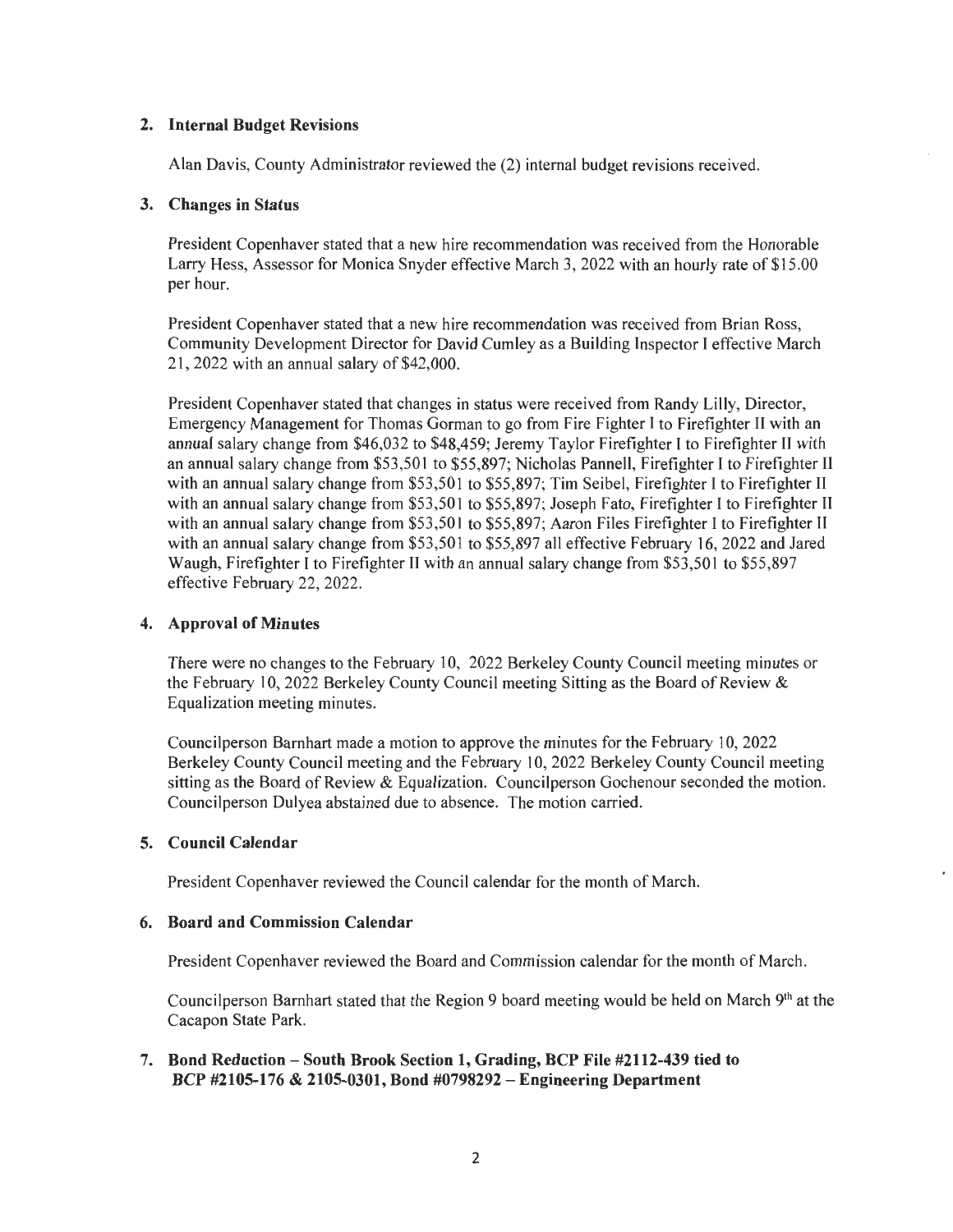#### 8. Fee Wavier Minor Plat Clint Rock, RLA, Spring Mills Community Park

Alan Davis, County Administrator reviewed the fee waiver request of \$501.50 for the community park.

#### Re: Consent Agenda Approval

Councilperson Gochenour made a motion to approve the Consent Agenda for the March 3, 2022 Berkeley County Council meeting. Vice President Whitacre seconded the motion. The motion carried unanimously.

### Re: Correction of Assessment Logs, Apportionment of Assessments, Deconsolidation and Consolidation of Properties Applications - Assessor's Office

The Assessor's Office had nothing to present this week.

### Re: Board Meeting Reports

Councilperson Barnhart reported that he attended the Berkeley-Morgan Health Department board meeting where they reported receiving applications for Nurses. They also reported that COVID cases were down by 90%. Councilperson Barnhart also reported that he attended the Telemon board meeting where they reported pulling in \$4.5 in grants for the Eastern Panhandle.

Councilperson Dulyea stated that he was unable to attend the Airport Authority meeting.

Vice President Whitacre reported that he attended the WV Corp meeting and stated that the mod rate is coming down, so should see a wash for liability. He also reported that he attended the EPTA board meeting, but arrived late. Vice President Whitacre reported that he attended the Airport Authority meeting where they spoke regarding a scholarship training program and talked about outdoor dining with an observation view. He reported that fuel sales were down, but still strong.

Councilperson Gochenour reported that he and Councilperson Dulyea went to Charleston to meet with our Legislators while they were in session. He also stated that they were presented with a Proclamation for Berkeley County's 250 Anniversary from the House and the Senate.

President Copenhaver reported that he received a letter from Bill Stubblefield regarding a litter program with the boy scouts requesting if the Boy Scouts picked up the trash and bagged it, if the county would pick up the bags.

#### Re: Board and Commission Vacancies

The Council requested to have Lynn Leatherman scheduled for an interview as a candidate for the Eastern WV Regional Airport, James Kief for the BC Public Storrnwater board and Charles Brian Smith for the Building Codes Appeals board.

#### Re: Bid Opening - RFP Yoga Classes

Alan Davis, County Administrator reviewed the RFP for the Yoga Classes stating that this was part of a grant. He stated that the RFP was placed on the county web site and advertised in the Journal with the Certification of Publication present in the bid file and the read ahead.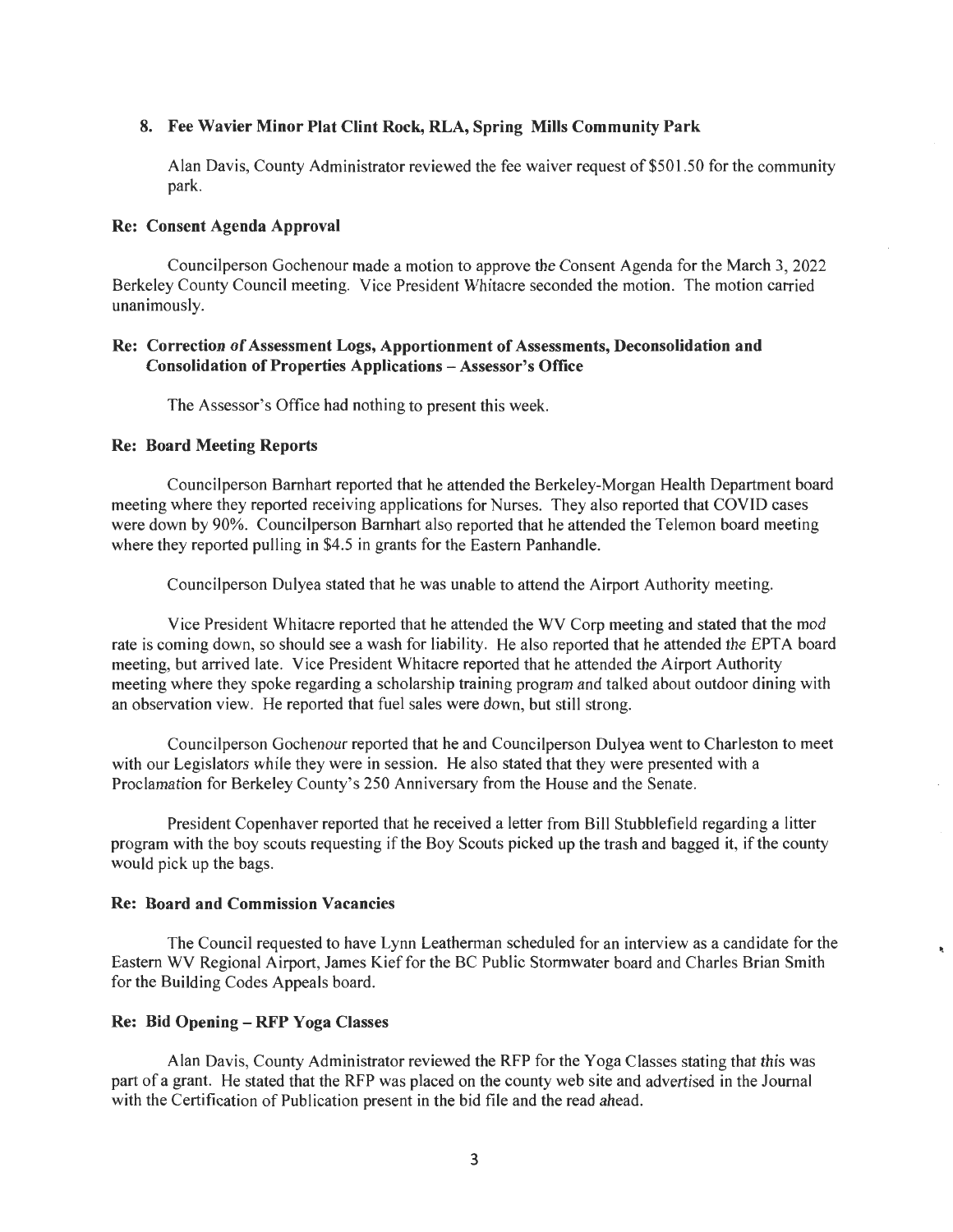| Bid #   | Vendor                | <b>Bid Total</b>  |
|---------|-----------------------|-------------------|
| Bid # 1 | Whitney Ingram        | \$300.00 per week |
|         | Moving Mountains Yoga | \$15,600 Total    |

At  $10:00$  A.M. President Copenhaver opened the sealed bid as follows:

### Re: Chuck Young, CPA, Managing Partner, Cox Hollida Young, PLLC Charli Heilman, CPA, Manager, Cox Hollida Young, PLLC County Council Financial Statement FY2020-21

Chuck Young, CPA, Managing Partner. Cox Hollida Young, PLLC and Charli Heilman, CPA, Manager, Cox Hollida Young, PLLC appeared before the Council to present the County Council financial statement for FY2020-21. Mr. Young reviewed the audit in detail.

Vice President Whitacre made a motion to adopt the Financial Statement for FY2020-2 l . Councilperson Dulyea seconded the motion. The motion carried unanimously.

# Re: Will Lorensen, Fiduciary Supervisor Estate of Robert G. Burke

Will Lorensen, Fiduciary Supervisor appeared before the Council and presented the history of the estate of Robert G. Burke requesting to probate the will in solemn form. Michal Whalton of the Eastern WV Community Foundation appeared before the Council and stated that it was Mr. Burke's wishes to leave money to the foundation.

Councilperson Barnhart made a motion to probate the will in solemn form for the Estate of Robert G. Burke. Vice President Whitacre seconded the motion. The motion carried unanimously.

# Re: Will Lorensen, Fiduciary Supervisor Estate of Marykay Hadley

Will Lorensen, Fiduciary Supervisor appeared before the Council and reviewed the estate of Marykay Hadley requesting to probate the will in solemn form.

Councilperson Gochenour made a motion to probate the will in solemn form. Councilperson Dulyea seconded the motion. The motion carried unanimously.

# Re: Will Lorensen, Fiduciary Supervisor Estate Accounts - Month of March Estate Hearings to be Scheduled

Will Lorensen, Fiduciary Supervisor appeared before the Council and presented forty seven (47) estate accounts for the month of March. Mr. Lorensen read the names of the estates.

Councilperson Barnhart made a motion to approve the forty seven (47) estate accounts for the month of March. Councilperson Dulyea seconded the motion. The motion carried unanimously.